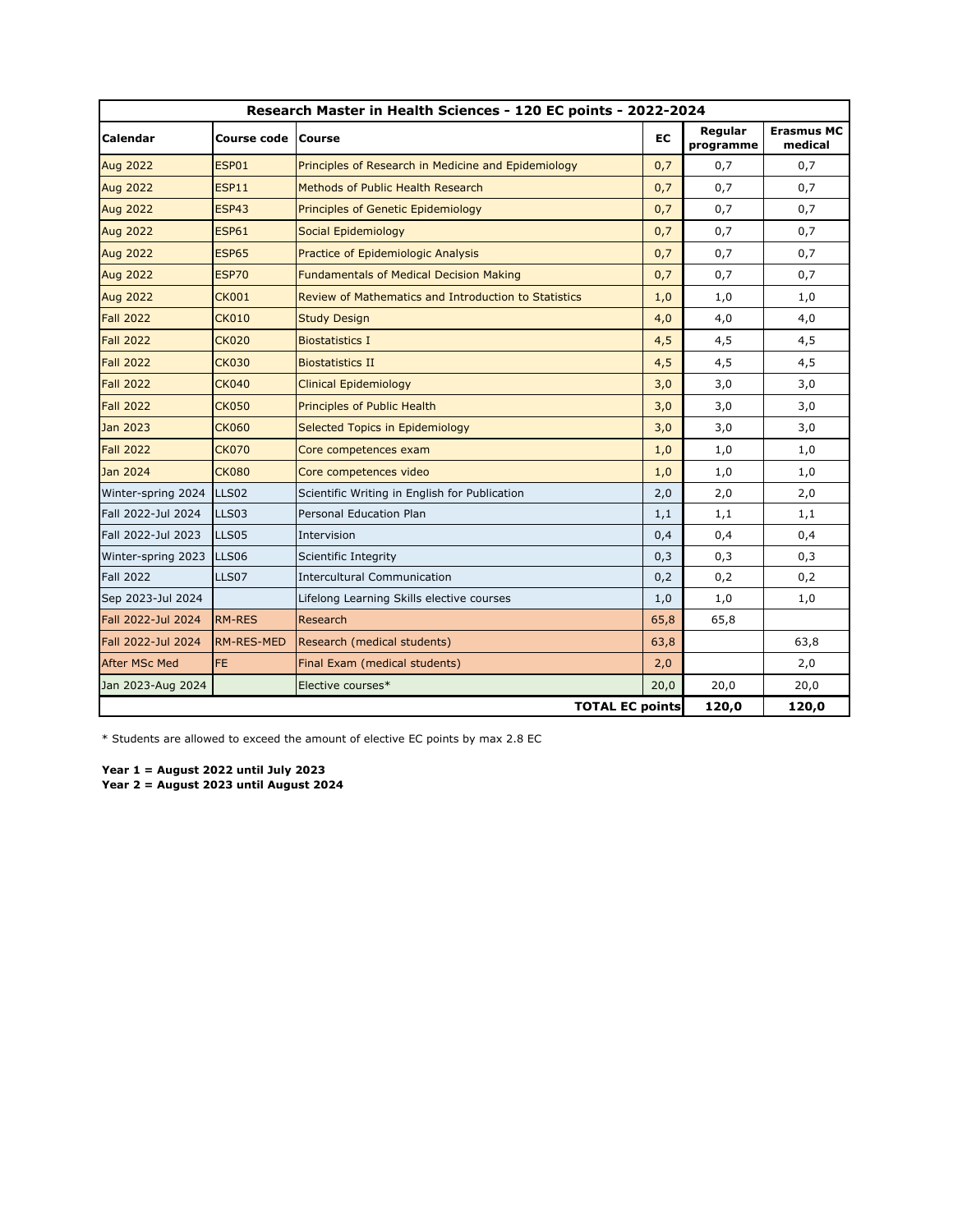| Research Master in Clinical Research - 120 EC points - 2022-2024 |                   |                                                      |      |                      |                              |  |
|------------------------------------------------------------------|-------------------|------------------------------------------------------|------|----------------------|------------------------------|--|
| Calendar                                                         | Course code       | Course                                               | EC   | Regular<br>programme | <b>Erasmus MC</b><br>medical |  |
| <b>Aug 2022</b>                                                  | <b>ESP01</b>      | Principles of Research in Medicine and Epidemiology  | 0,7  | 0,7                  | 0,7                          |  |
| <b>Aug 2022</b>                                                  | <b>ESP11</b>      | Methods of Public Health Research                    | 0,7  | 0,7                  | 0,7                          |  |
| <b>Aug 2022</b>                                                  | <b>ESP43</b>      | Principles of Genetic Epidemiology                   | 0,7  | 0,7                  | 0,7                          |  |
| <b>Aug 2022</b>                                                  | <b>ESP61</b>      | Social Epidemiology                                  | 0,7  | 0,7                  | 0,7                          |  |
| <b>Aug 2022</b>                                                  | <b>ESP65</b>      | Practice of Epidemiologic Analysis                   | 0,7  | 0,7                  | 0,7                          |  |
| <b>Aug 2022</b>                                                  | <b>ESP70</b>      | <b>Fundamentals of Medical Decision Making</b>       | 0,7  | 0,7                  | 0,7                          |  |
| <b>Aug 2022</b>                                                  | <b>CK001</b>      | Review of Mathematics and Introduction to Statistics | 1,0  | 1,0                  | 1,0                          |  |
| <b>Fall 2022</b>                                                 | <b>CK010</b>      | <b>Study Design</b>                                  | 4,0  | 4,0                  | 4,0                          |  |
| <b>Fall 2022</b>                                                 | <b>CK020</b>      | <b>Biostatistics I</b>                               | 4,5  | 4,5                  | 4,5                          |  |
| <b>Fall 2022</b>                                                 | <b>CK030</b>      | <b>Biostatistics II</b>                              | 4,5  | 4,5                  | 4,5                          |  |
| <b>Fall 2022</b>                                                 | <b>CK040</b>      | <b>Clinical Epidemiology</b>                         | 3,0  | 3,0                  | 3,0                          |  |
| <b>Fall 2022</b>                                                 | <b>CK050</b>      | Principles of Public Health                          | 3,0  | 3,0                  | 3,0                          |  |
| Jan 2023                                                         | <b>CK060</b>      | Selected Topics in Epidemiology                      | 3,0  | 3,0                  | 3,0                          |  |
| <b>Fall 2022</b>                                                 | <b>CK070</b>      | Core competences exam                                | 1,0  | 1,0                  | 1,0                          |  |
| Jan 2024                                                         | <b>CK080</b>      | Core competences video                               | 1,0  | 1,0                  | 1,0                          |  |
| Winter-spring 2024                                               | LLS <sub>02</sub> | Scientific Writing in English for Publication        | 2,0  | 2,0                  | 2,0                          |  |
| Fall 2022-Jul 2024                                               | LLS03             | Personal Education Plan                              | 1,1  | 1,1                  | 1,1                          |  |
| Fall 2022-Jul 2023                                               | LLS05             | Intervision                                          | 0,4  | 0,4                  | 0,4                          |  |
| Winter-spring 2023                                               | <b>LLS06</b>      | Scientific Integrity                                 | 0,3  | 0,3                  | 0,3                          |  |
| <b>Fall 2022</b>                                                 | LLS07             | <b>Intercultural Communication</b>                   | 0,2  | 0,2                  | 0,2                          |  |
| Sep 2023-Jul 2024                                                |                   | Lifelong Learning Skills elective courses            | 1,0  | 1,0                  | 1,0                          |  |
| Fall 2022-Jul 2024                                               | <b>RM-RES</b>     | Research                                             | 65,8 | 65,8                 |                              |  |
| Fall 2022-Jul 2024                                               | <b>RM-RES-MED</b> | Research (medical students)                          | 63,8 |                      | 63,8                         |  |
| <b>After MSc Med</b>                                             | <b>FE</b>         | Final Exam (medical students)                        | 2,0  |                      | 2,0                          |  |
| Jan 2023-Aug 2024                                                |                   | Elective courses*                                    | 20,0 | 20,0                 | 20,0                         |  |
|                                                                  |                   | <b>TOTAL EC points</b>                               |      | 120,0                | 120,0                        |  |

\* Students are allowed to exceed the amount of elective EC points by max 2.8 EC

**Year 1 = August 2022 until July 2023 Year 2 = August 2023 until August 2024**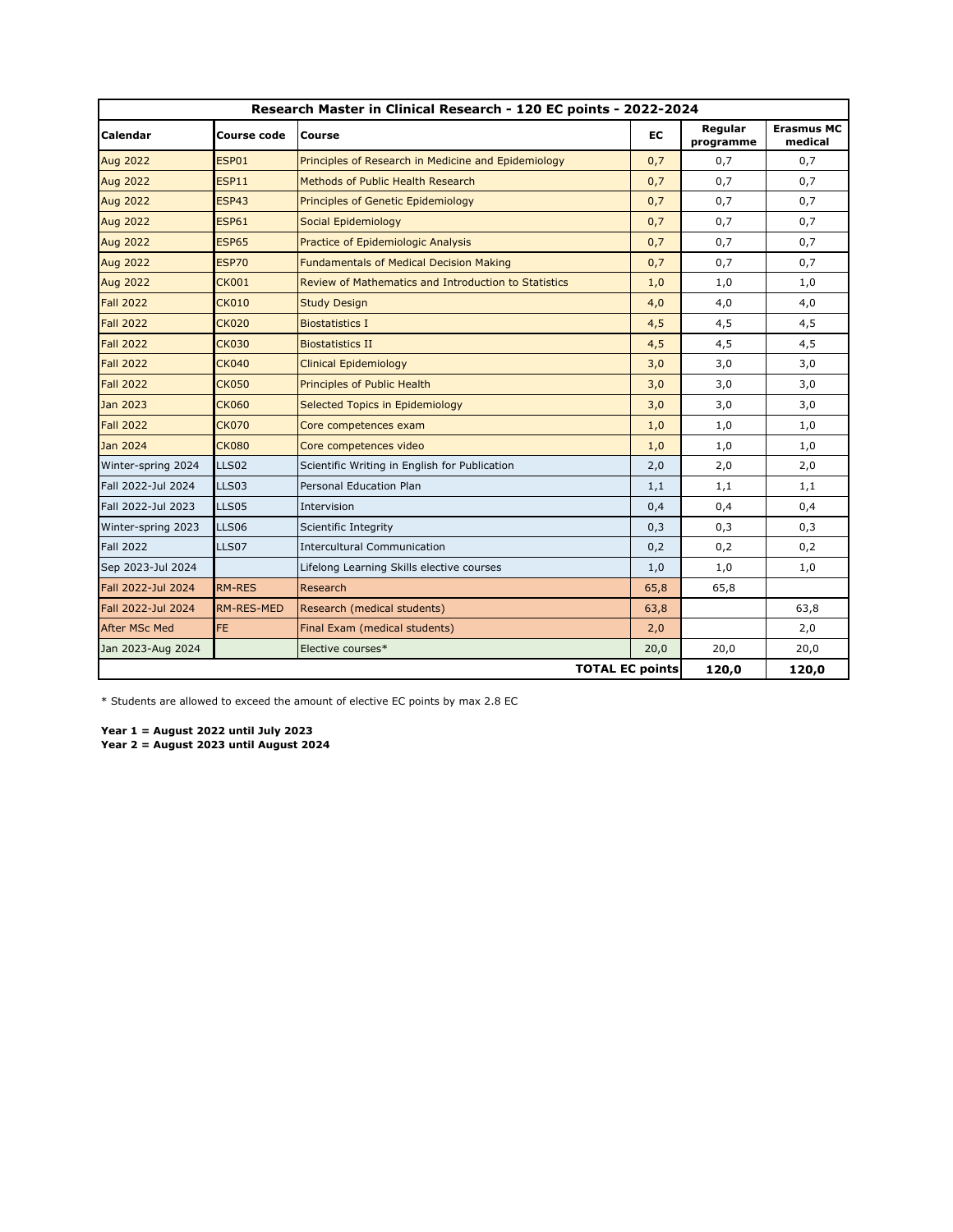| Master of Science in Health Sciences - 70 EC points - 2022-2023 |                    |                                                      |           |
|-----------------------------------------------------------------|--------------------|------------------------------------------------------|-----------|
| <b>Calendar</b>                                                 | <b>Course code</b> | <b>Course</b>                                        | <b>EC</b> |
| <b>Aug 2022</b>                                                 | ESP01              | Principles of Research in Medicine and Epidemiology  | 0,7       |
| <b>Aug 2022</b>                                                 | <b>ESP11</b>       | Methods of Public Health Research                    | 0,7       |
| <b>Aug 2022</b>                                                 | ESP43              | Principles of Genetic Epidemiology                   | 0,7       |
| <b>Aug 2022</b>                                                 | <b>ESP61</b>       | Social Epidemiology                                  | 0,7       |
| <b>Aug 2022</b>                                                 | <b>ESP65</b>       | Practice of Epidemiologic Analysis                   | 0,7       |
| <b>Aug 2022</b>                                                 | <b>ESP70</b>       | <b>Fundamentals of Medical Decision Making</b>       | 0,7       |
| <b>Aug 2022</b>                                                 | <b>CK001</b>       | Review of Mathematics and Introduction to Statistics | 1,0       |
| <b>Fall 2022</b>                                                | <b>CK010</b>       | <b>Study Design</b>                                  | 4,0       |
| <b>Fall 2022</b>                                                | <b>CK020</b>       | <b>Biostatistics I</b>                               | 4,5       |
| <b>Fall 2022</b>                                                | <b>CK030</b>       | <b>Biostatistics II</b>                              | 4,5       |
| <b>Fall 2022</b>                                                | <b>CK040</b>       | <b>Clinical Epidemiology</b>                         | 3,0       |
| <b>Fall 2022</b>                                                | <b>CK050</b>       | <b>Principles of Public Health</b>                   | 3,0       |
| Jan 2023                                                        | <b>CK060</b>       | Selected Topics in Epidemiology                      | 3,0       |
| <b>Fall 2022</b>                                                | <b>CK070</b>       | Core competences exam                                | 1,0       |
| Winter-spring 2023                                              | LLS01              | Introduction to Medical Writing                      | 2,0       |
| Sep 2022-Jul 2023                                               | LLS04              | Portfolio                                            | 0,2       |
| Fall 2022-Jul 2023                                              | LLS05              | Intervision                                          | 0,4       |
| Winter-spring 2023                                              | <b>LLS06</b>       | Scientific Integrity                                 | 0,3       |
| <b>Fall 2022</b>                                                | LLS07              | <b>Intercultural Communication</b>                   | 0,2       |
| Fall 2022-Jul 2023                                              | M-RES              | Research                                             | 28,7      |
| Jan 2023-Aug 2023                                               |                    | Elective courses*                                    | 10,0      |
|                                                                 |                    | <b>TOTAL EC points</b>                               | 70,0      |

\* Students are allowed to exceed the amount of elective EC points by max 1.4 EC

## **This 13-month programme runs from August 2022 until August 2023 and can be followed part-time.**

Note that some courses need to be followed in a specific order as earlier courses are prerequisites for later courses.